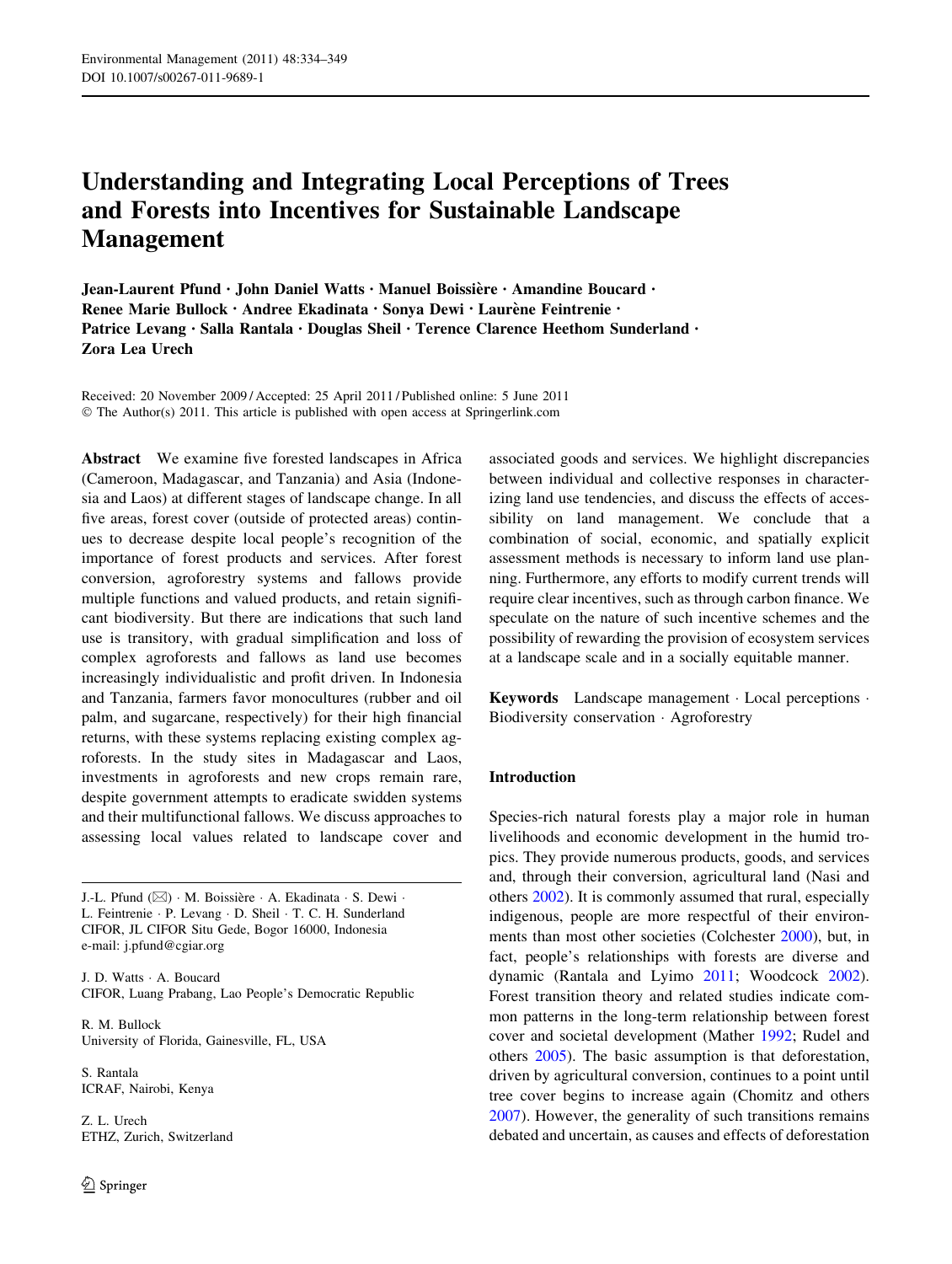are not uniform (Lambin and others [2001\)](#page-14-0). Another point of interest is the level of biodiversity and ecosystem services that can be preserved during the transition (Chazdon and others [2009](#page-13-0); Wright and Muller-Landau [2006\)](#page-15-0).

Forest conversion does not equate to total tree loss. Some forest products and services are substituted or replaced by other land use systems. Agroforests, especially those allowing natural regeneration, can mitigate the tradeoffs between biodiversity and other tree-based environmental functions and commodity production (Boffa and others [2005](#page-13-0); Scales and Marsden [2008](#page-14-0); Schroth and Harvey [2007\)](#page-14-0). Shifting cultivation (swidden or ''slash-andburn'') can be viewed as a form of agroforestry in which trees and crops are intimately interspersed in time rather than space, and fallow vegetation may provide forest goods and services (Harwood [1996](#page-14-0); Ramakrishnan [1992](#page-14-0)).

To determine how to maintain forests and their functions in dynamic landscapes, it is important to understand how local people value different types of land cover, and how these values relate to observed land use choices and trends. In this paper, we examine forest conversion processes in five dynamic tropical landscapes and analyze local perceptions of the landscape. Our goal is to clarify how local people view and value current tree-based land cover, and how such knowledge could be used to support sustainable landscape management schemes. We discuss how incentive schemes could be designed to reduce biodiversity loss in these landscapes.

#### Study Sites and Methods

## Site Descriptions

The project operated in the following five tropical landscapes (Fig. 1), all of which include an official conservation area and other tree-based cover in the surrounding landscape:

- Takamanda-Mone Technical Operations Unit, Southwest Region, Cameroon
- Manompana corridor, Soanierana Ivongo District, Madagascar



Fig. 1 Locations of the five selected sites, and size and forest cover of each studied landscape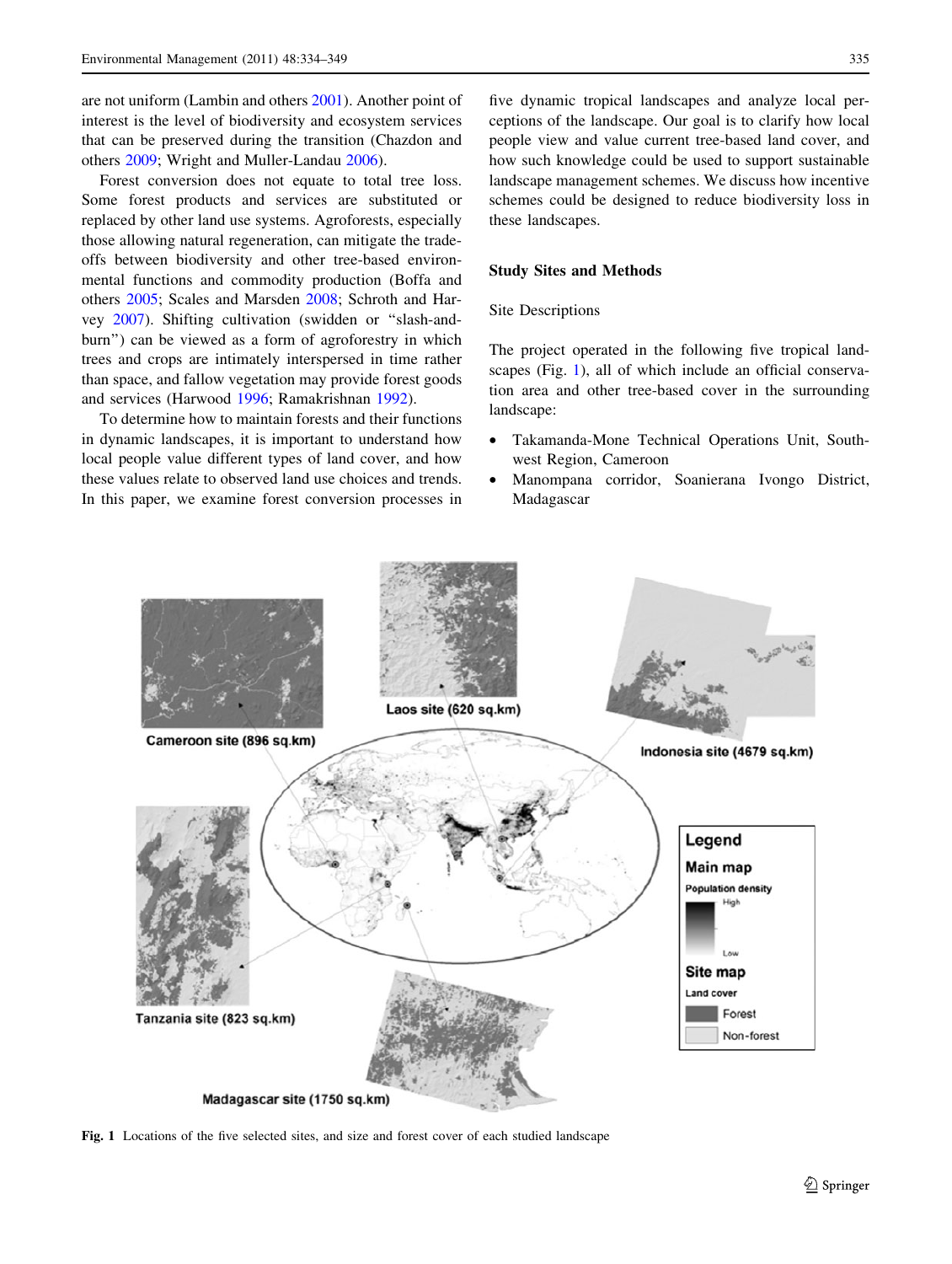- Viengkham District, Luang Prabang Province, Laos
- East Usambara Mountains, Tanga Region, Tanzania
- Bungo District, Jambi Province, Indonesia

These sites represent a range of stages of forest cover and land change processes. At one end of the spectrum is the Cameroonian site, which is the most forested (94.4% forest, both dense and degraded natural forest; Dewi and Ekadinata [2010\)](#page-13-0). However, forest conversion is being driven by cocoa plantations (Theobroma cacao) and other crop expansion combined with increasing market access. At the other end of the spectrum is the Indonesian site, which has experienced several decades of land use change and has approximately 17% natural forest cover remaining, mainly under protection. Table [1](#page-3-0) summarizes the population densities, major commodities, policy contexts, livelihood systems, agroforests, and types of management in the five landscapes.

## Methods

Working closely with local partners (state services, NGOs, and universities), we employed a variety of social, spatial, and ecological assessment methods (for more information, see [http://www.biodiversityplatform.cgiar.org/\\_ref/projects/](http://www.biodiversityplatform.cgiar.org/_ref/projects/index.htm) [index.htm](http://www.biodiversityplatform.cgiar.org/_ref/projects/index.htm)), following a predefined set of research tools and procedures (Pfund and others [2008](#page-14-0)). Within each of the five landscapes, we selected three settlements/communities (termed ''villages'') and their surrounding territories. The sampled territories illustrate a gradient from more densely forested areas (close to the protected area and often with poor accessibility to markets) to less forested areas (further from the protected area, with easier market access).

Analysis of the Landscape Components' Functions

To analyze the perceived importance of the current functions of the various landscape components, mainly defined by land use types, we used scoring exercises, based on the ''Pebble Distribution Method'' described in Sheil and others ([2004;](#page-14-0) see also Lynam and others [2007;](#page-14-0) Sheil and Liswanti [2006](#page-14-0)). An example matrix (see Table [2](#page-4-0) for a sample) was provided to project members and partners. The scoring exercise can be adapted according to local interests or research questions. It can be done either in rows (relative importance of functions by landscape component) or in columns (relative importance of landscape component by function); we conducted it by columns for forests and agroforests in all landscapes, and by rows for all functions. Land uses could be adapted to local contexts but functions were fixed to aid comparisons, with an ''open'' category included (for example, ''provision of forage'' was inserted for the Tanzanian case).

In each village, residents were divided into focus groups according to gender, and in some cases further divided by age. In total, 45 groups were surveyed: six in Cameroon, 15 in Laos, six in Madagascar, 12 in Tanzania, and six in Indonesia. Examples were used to carefully explain the purpose and process of the exercise to the participants, who were given opportunities for questions and discussion. Landscape components were considered first; these were listed on large sheets of paper in the form of a matrix (and sometimes illustrated), along with the functions they might perform (Table [2](#page-4-0)).

The landscape components used varied across landscapes. Here, for ease of comparison and readability, we have grouped components into natural forests, permanent agroforests, fallows, and plantations. Note that we consider both dense and degraded but naturally regenerated mature forest as ''natural forest,'' which we refer to simply as ''forest.'' To distinguish temporary fallows from permanent agroforestry systems, we use the term ''agroforests'' to refer to tree-crop systems installed under forest cover or planted, while allowing wild, woody plant species to remain in the system. Focus group responses were averaged for each village; we do not discuss age or gender differences in this article.

Analysis of Past and Future Trends in Landscape Components and Uses

Spatial analyses relied on Landsat data (time-series analyses) and recent SPOT-5 images. We used images taken from the 1990s to 2009 for the time series, and from 2004 to 2009 for the most recent cover. We applied an objectbased hierarchical classification (Definiens software), and land cover change analyses used post-classification comparisons (ArcGIS software). Deforestation rates were evaluated as the (linear) mean annual rate of change for two satellite images.

## Visioning Exercises

We also used visioning exercises (Evans and others [2006](#page-13-0)), in which we asked focus group participants to draw and/or describe plausible future landscape scenarios (10–20 years ahead). These exercises stimulated discussion about how and why land use was changing and the wider implications of such changes.

# Results

Local Perceptions of Forest Functions in All Sites

Participants' responses were strikingly homogeneous across all focus groups, except those in Tanzania, highlighting the major importance of goods that forests provide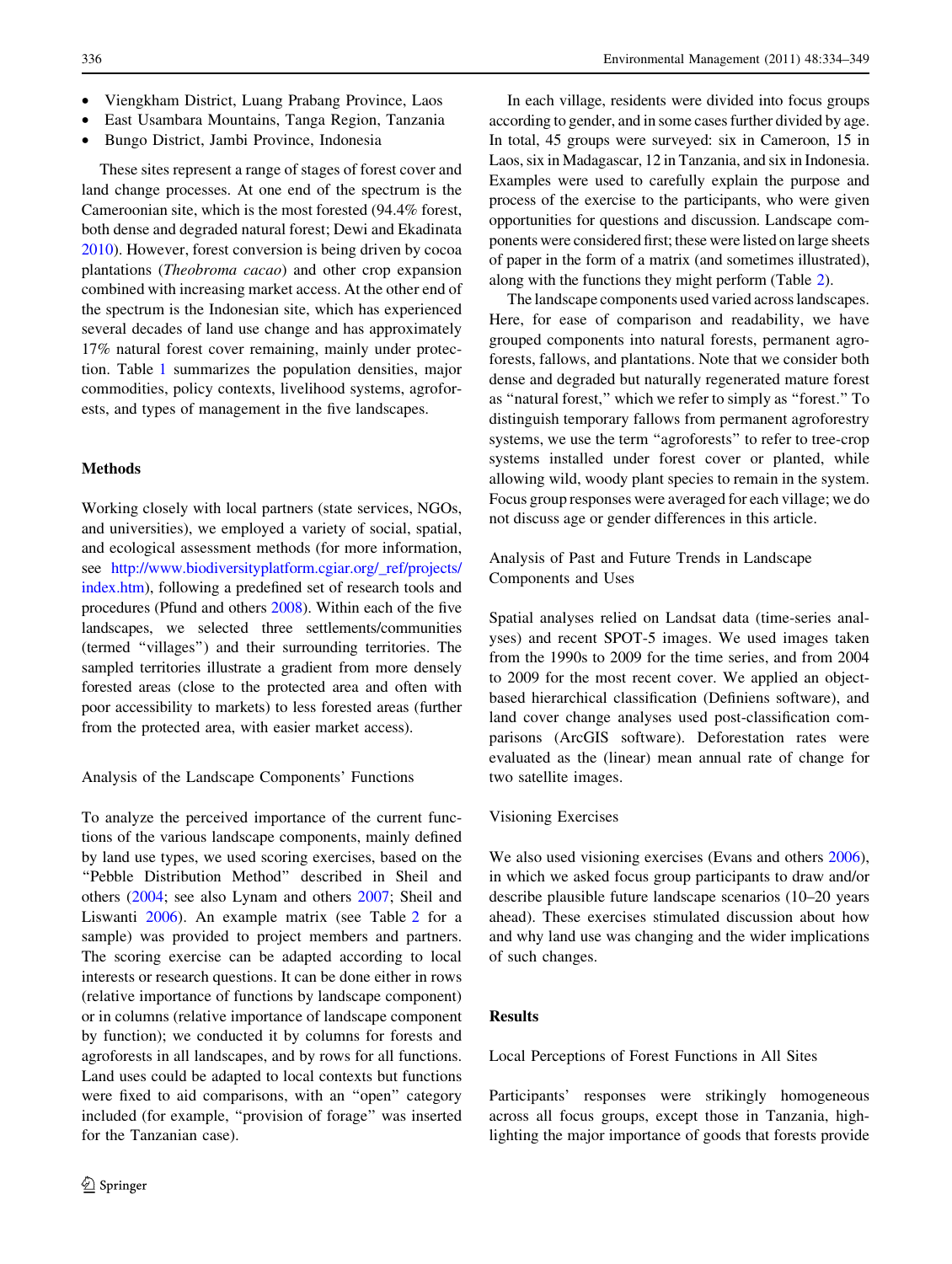<span id="page-3-0"></span>

|                                                                                 |                                                      | Table 1 Population density, forest cover, and summaries of                               | the main policy drivers, land and resource management systems, and market commodities in the five study landscapes                                                 |                                                                                                    |                                           |                                                                                                                             |                                                          |
|---------------------------------------------------------------------------------|------------------------------------------------------|------------------------------------------------------------------------------------------|--------------------------------------------------------------------------------------------------------------------------------------------------------------------|----------------------------------------------------------------------------------------------------|-------------------------------------------|-----------------------------------------------------------------------------------------------------------------------------|----------------------------------------------------------|
| Site                                                                            | Population<br>(person/<br>density<br>km <sup>2</sup> | Natural forest<br>cover of the<br>study zone                                             | Main policy drivers for<br>conservation and<br>development                                                                                                         | Key elements of<br>management<br>the resource<br>system                                            | Main market<br>commodities                | agroforestry<br>Dominant<br>systems                                                                                         | management type<br>Land use                              |
| Takamanda-<br>Operation<br><b>Technical</b><br>Cameroon:<br>Mone<br><b>Jnit</b> | $10 - 30$                                            | (protected areas,<br>and concession,<br>forest reserves<br>unallocated<br>(fores)<br>94% | the recent creation of a national<br>Ongoing land zoning including<br>included in the Technical<br>park, logging concession<br>Operation Unit, road<br>development | fishing, hunting,<br>cassava, cocoa<br>harvesting,<br>timber<br><b>NTFP</b>                        | Cocoa, oil palm,<br>timber, bush<br>mango | Cocoa, bush<br>mango, oil<br>palm                                                                                           | Swidden agriculture,<br>smallholder                      |
| Viengkham<br>District<br>Laos:                                                  | $\Omega$                                             | for the study zone)<br>the protected area<br>48% (mostly in                              | cultivation, conservation and<br>planning to counter shifting<br>Opium eradication, land use<br>forestry policies, village<br>resettlement                         | cattle, monocrop<br>cultivation,<br>harvesting,<br>plantations<br>paddy rice<br>Upland and<br>NTFP | Rice, teak, pigeon<br>pea                 | with fallows<br>cultivation<br>Shifting                                                                                     | Swidden agriculture,<br>tree plantations,<br>smallholder |
| Manompana<br>Madagascar:<br>corridor                                            | $\Omega$                                             | protected area in<br>the study zone)<br>37% (mostly<br>outside the                       | generally conservation-oriented<br>internationally funded projects,<br>policies, including devolution<br>of management rights, and<br>Conservation and forestry    | clove trees and<br>homegardens,<br>timber, zebu,<br>cultivation,<br>Upland rice<br>poultry         | coffee, vanilla<br>Rice, cloves,          | and clove and<br>homegardens<br>with fallows,<br>cultivation<br>cultivation<br>fruit trees,<br>vanilla<br>mixed<br>Shifting | Swidden agriculture,<br>smallholder                      |
| Usambaras<br>lanzania:<br>East                                                  | $\infty$                                             | 36% (mostly<br>protected)                                                                | policies, land allocation and<br>Conservation and forestry<br>land use planning                                                                                    | sugarcane, tea<br>Maize, cassava,<br>beans, spices,                                                | Spices, sugarcane,<br>tea                 | agroforests,<br>cultivation<br>Cardamom<br>shifting                                                                         | some industrial tea<br>Smallholders with<br>plantations  |
| Indonesia:<br>District<br>Bungo                                                 | 35                                                   | $17\%$ (mostly<br>$protected)$                                                           | colonization programs), forestry<br>regulation, land use planning,<br>agro-industrial concessions<br>governmental agricultural<br>Transmigration (large            | palm, rubber,<br>Paddy rice, oil<br>fruit                                                          | Palm oil, rubber                          | agroforests<br>Rubber and<br>durian                                                                                         | strong industrial<br>Smallholder with<br>trends          |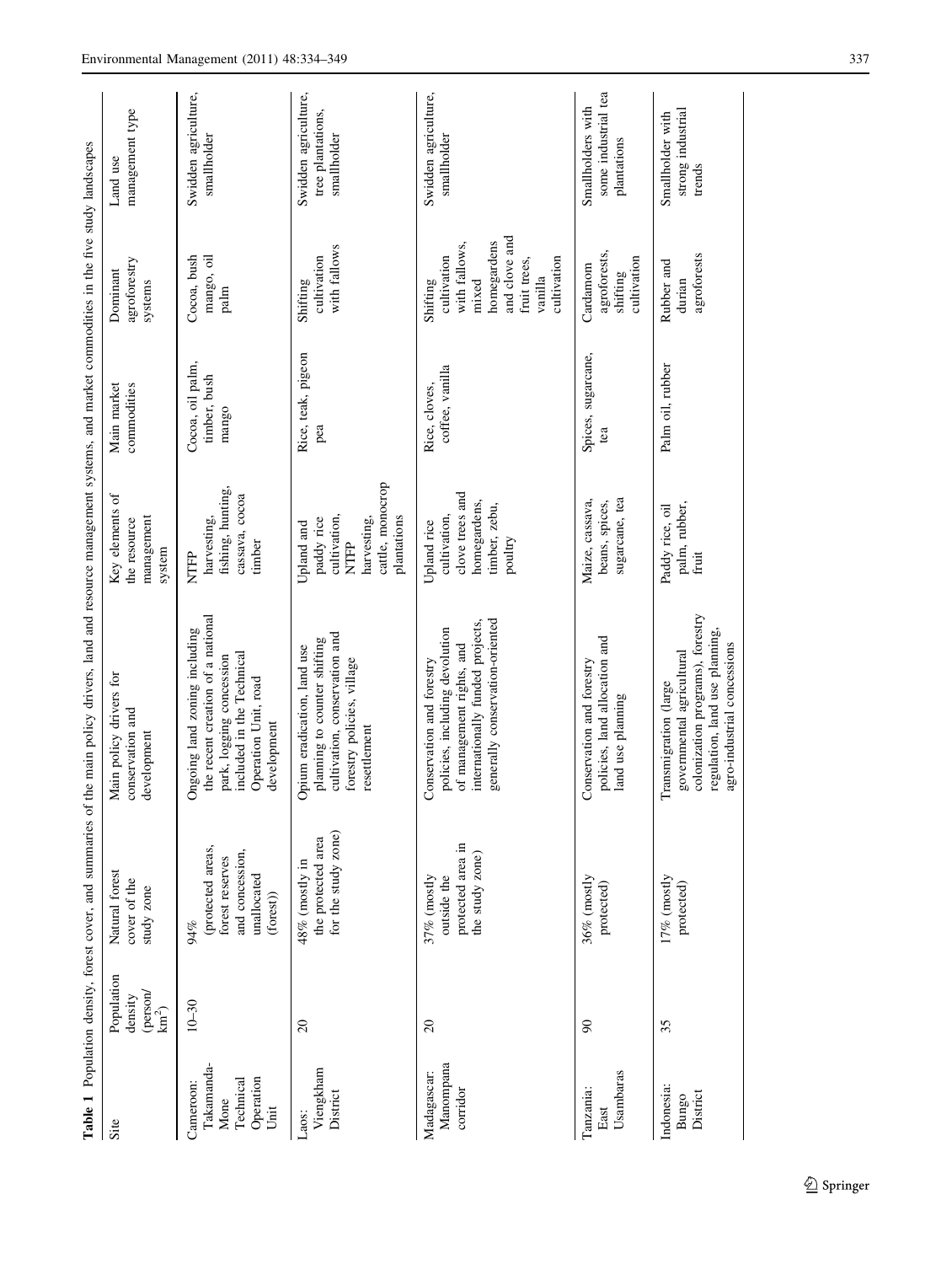|                                  | Forests | Fallows | Homegardens, agroforests | Tree plantations | Swamps | Agric. fields | Others |
|----------------------------------|---------|---------|--------------------------|------------------|--------|---------------|--------|
| 1. Food (incl. hunting)          |         |         |                          |                  |        |               |        |
| 2. Medicinal products            |         |         |                          |                  |        |               |        |
| 3. Construction                  |         |         |                          |                  |        |               |        |
| 4. Firewood                      |         |         |                          |                  |        |               |        |
| 5. Tools, basketry, etc.         |         |         |                          |                  |        |               |        |
| 6. Marketed items                |         |         |                          |                  |        |               |        |
| 7. Rituals, sacred/magic aspects |         |         |                          |                  |        |               |        |
| 8. Water services                |         |         |                          |                  |        |               |        |
| 9. Conservation services         |         |         |                          |                  |        |               |        |
| 10. Other                        |         |         |                          |                  |        |               |        |
|                                  |         |         |                          |                  |        |               |        |

<span id="page-4-0"></span>Table 2 Basic matrix for field surveys, with landscape components forming the column headings, and functions or use categories the raw headings

for their direct uses (around 70% of the pebbles were allocated to self-consumed forest products), with very slight decreases in importance corresponding to lower forest cover of the sites (Fig. 2). In Tanzania, local communities considered environmental services (related to water and nature conservation) as the most important forest function.

Financial returns were rated the second most important aspect of natural forest (15–23%) for all communities, again with the exception of Tanzania, where they were rated third;



Fig. 2 Average importance given to self-consumed and marketed goods as well as to regulating/supporting and cultural services, aggregated by sites (Takamanda/Cameroon, Viengkham/Laos, Manompana/Madagascar, Usambara/Tanzania, Bungo/Indonesia)

the highest rating for financial returns was in Cameroonian villages. Regulating ecosystem services, mainly biodiversity and water conservation, were recognized in all sites, although weakly in Cameroon. Forest-related cultural services (sacred places, importance for rites and tradition) were of relatively minor importance in all sites. Almost equal importance was given to financial returns and regulating environmental services in Laos, Madagascar, and Indonesia, whereas in Cameroon, financial returns were clearly perceived as more important than regulating services.

Despite the homogeneity in the overall importance of self-consumed domestic uses of natural forests across sites, differences emerged in relation to the more specific uses and values involved (Fig. [3\)](#page-5-0).

All general classes of products were recognized as important in each site (note that ''tools'' was not used in Tanzania). The importance of forest-derived food declines with diminishing forest cover; informants noted a decline in hunting (notably in Cameroon, Laos, and Madagascar) and a general change of diet to farm-based produce. Otherwise, patterns lack any clear correspondence to the decline of forest cover.

#### Deforestation Outside Protected Areas

The negative relationship between deforestation rate (outside protected areas) and remaining forest cover is striking, although unsurprising (Fig. [4](#page-5-0)). Despite recognition of their multiple and significant local values, forests are rapidly diminishing outside of protected areas. Our dataset indicates that the ratio of annual deforestation rate to the percentage of non-forest area in a given landscape is about  $1:28 \pm 5$ .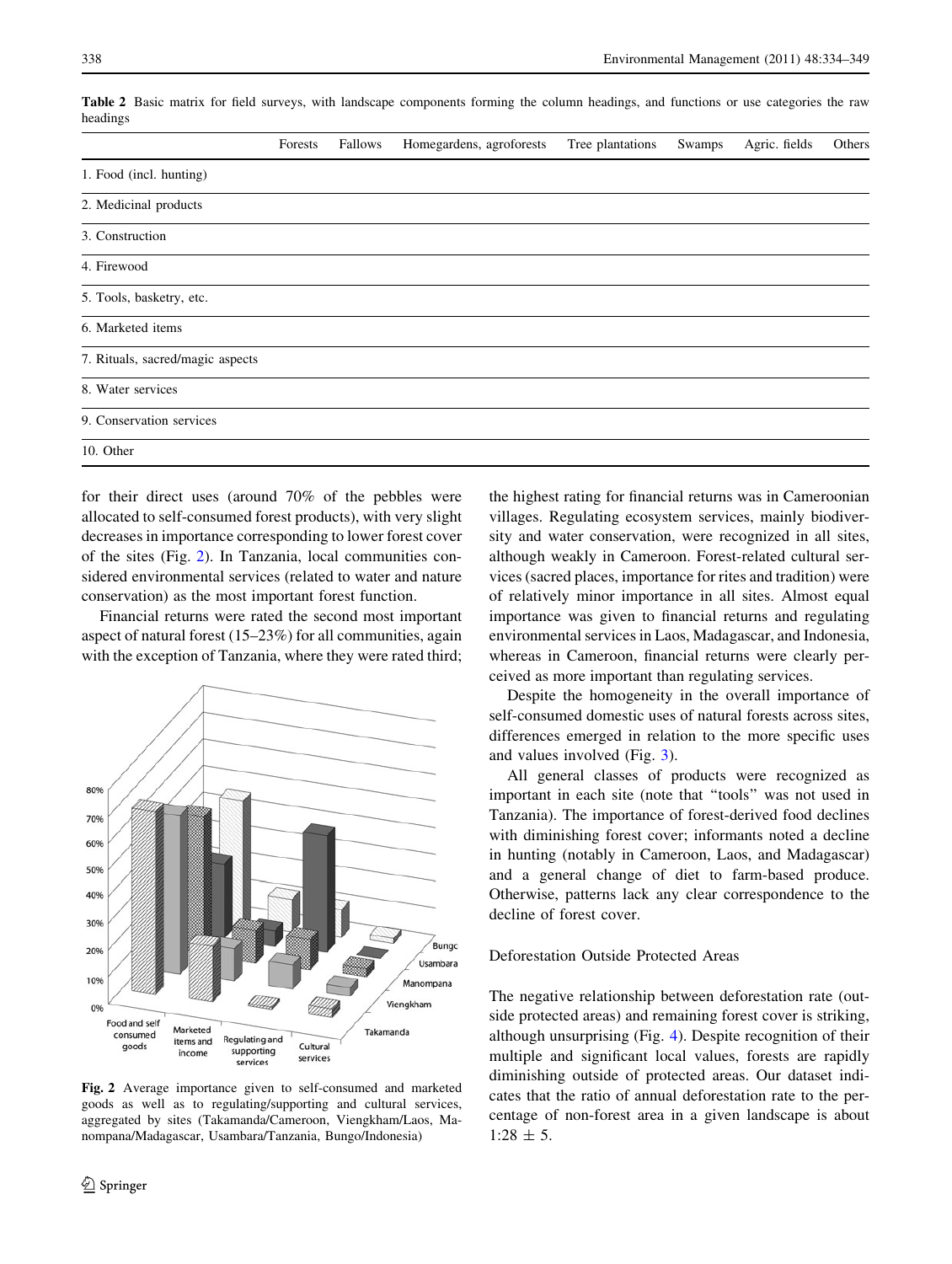<span id="page-5-0"></span>

Fig. 3 Relative importance given to specific categories of selfconsumed goods, aggregated by sites



Fig. 4 Annual deforestation rates outside protected areas from the 1990s through to 2000s (right axis) and the most recent percentage of non-forest area in the five landscapes (left axis)

In the following, we examine each of the sites more closely to understand into what land use types forests were converted, the perceived importance of other tree-based systems, and trajectories of change. We highlight variations in local perceptions between the villages in each case study.

Functions and Variability of Tree-Based Systems in the Studied Landscapes

## Cameroonian site

Local stakeholders divided the Takamanda-Mone landscape into two main components: forests and farmlands. However, they did not clearly differentiate between the functions provided by forest or farmland areas (Fig. 5). On average, surveyed village communities valued both forests and farmlands for their food [collection of non-timber forest products (NTFPs), animal trapping] and direct income generation potential, although the importance given to farmlands for these major functions was more pronounced. Differences in scoring responses between villages were slight.

Sources of income include trade of high-value NTFPs such as bush mango (Irvingia spp.), eru (Gnetum spp.), chewing sticks (Garcinia spp. and Massularia acuminata), and cattle stick (Carpolobia spp.) and, especially for villagers adjacent to logging concessions, commercial timber extraction. In farmlands, improved market access due to road construction has stimulated the cultivation of cocoa as a cash crop during the past 10 years. Cocoa farms (up to 3 ha) are sometimes mixed with banana (Musa acuminata) and plantain (Musa x paradisiaca), with up to 50% canopy cover for shade. In the studied landscape, farmers living close to the main road were the first to cultivate cocoa, with other villagers following suit progressively once connected by improved road systems. The expansion of cocoa agroforests is a marked trend and farmers consider accessible forests to be land available for conversion. With the creation of the Takamanda National Park and overexploitation of some NTFPs, residents



Fig. 5 Average importance given to functions of forests and farmlands in Takamanda, Cameroon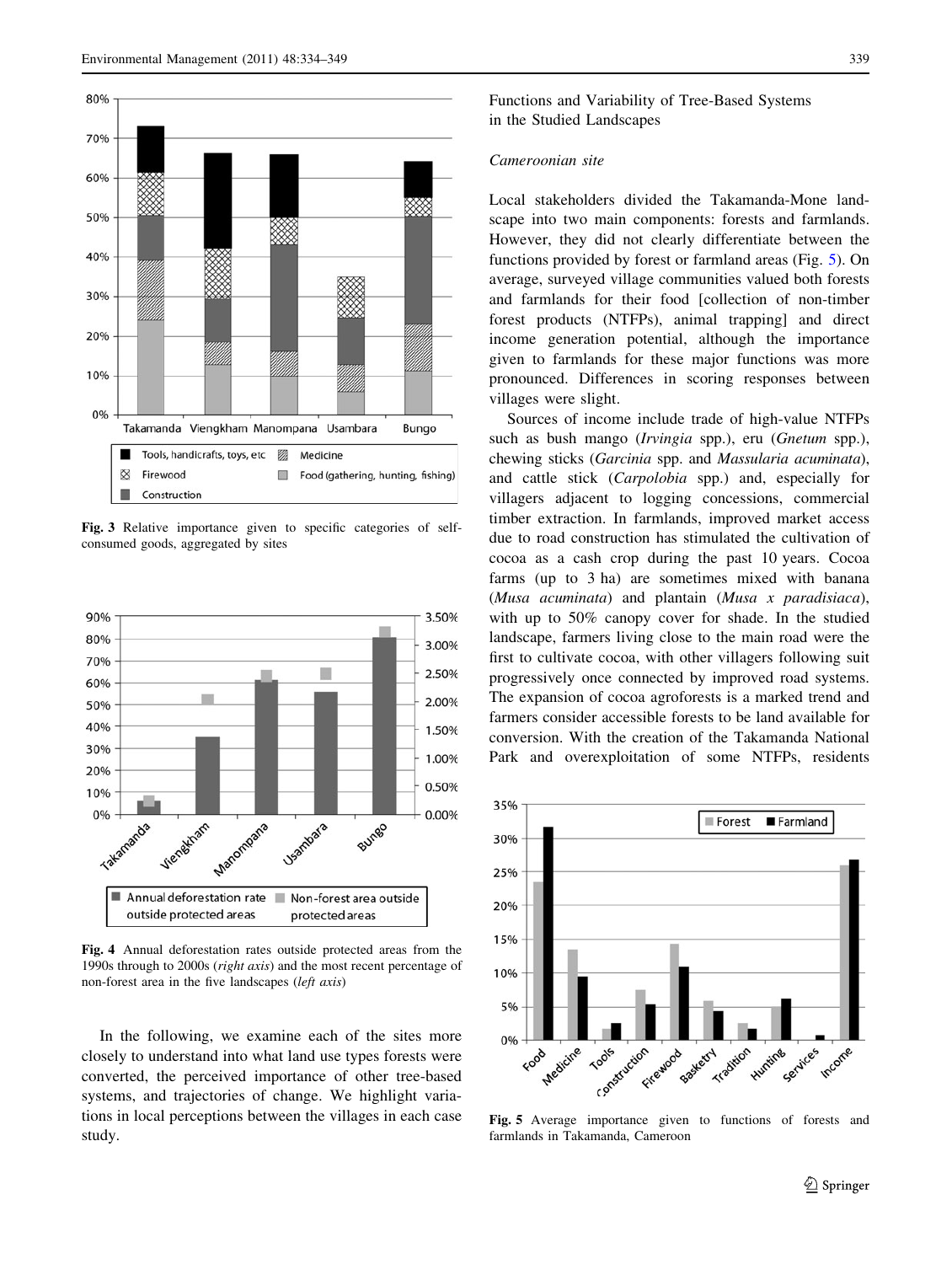believe that access to wild resources will be limited in the future (van Vliet [2010\)](#page-15-0).

In this landscape, cocoa cultivation often takes place under shade trees, giving the overall structure similarities to natural forest (Slayback [2009\)](#page-15-0). Drivers of deforestation and spatial differentiation are related to road access and cocoa markets but, overall, there is no sharp segregation between landscape components, and the measured deforestation rate remains low, at 0.1%/ha\*year.

## Lao site

The Viengkham District site includes the large Nam Et Phou Loey National Protected Area, which is surrounded by complex landscape mosaics resulting from long-established systems of shifting cultivation. Free grazing of livestock and collection of NTFPs (including fish and crabs) complement the traditional upland rice swidden system. Local people value remaining forests more for NTFPs than for timber and mentioned their utility for providing shelter and forage for livestock. There are no permanent agroforests. Smallholder plantations in this landscape are primarily fruit trees (orange, Citrus aurantium; pomelo, Citrus maxima; jackfruit, Artocarpus heterophyllus; mango, Mangifera indica) and trees linked to specific markets such as agarwood (Aquilaria crassna), teak (Tectona grandis), and rubber (Hevea brasiliensis). Complementary exercises showed that residents prioritize tree uses for income generation, but still value food production and timber.

In contrast to the Takamanda landscape, local communities recognize a greatly differentiated set of landscape components (Fig. 6). Villagers listed with details all components of their landscape together with their functions and



Fig. 6 Types and values of landscape components as scored by focus groups in three villages in Laos. Phadheng is remote: it is two hours on foot to the nearest dirt road, where Bouammi is located, and about three hours to the asphalt road that leads to Muangmuay

status. They distinguished between types of natural forests (conservation, timber and firewood, watershed protection, secondary forests), agricultural zones (gardens, irrigated paddy fields, shifting cultivation areas, grazing lands), water management zones (rivers, streams, fish conservation areas), mineral resources (gold mines, mountains), and societal locations (old and new villages, cemetery).

Forests appeared prominently in responses, especially when combining all the types listed in Fig. 6. Forest products remain available and are to some extent complemented by those from plantations and fallows. Rivers and streams form very important landscape components, equally or more important than agricultural components, principally because they provide fish and crabs for local diets.

As shown in Fig. 6, the three villages differ in terms of access and forest cover, in contrast to the homogeneous Cameroonian landscape. It is therefore interesting to focus on the observed gradient in the importance villages placed on different forest types: in Phadheng, the most remote village, villagers considered forests for timber and NTFPs to be much more important than conservation forests, whereas the value given to these two forest categories was more balanced in the other villages. Furthermore, we note an inverse trend between shifting cultivation and paddy fields across villages and a higher importance of plantations in the more accessible villages of Bouammi and Muangmuay.

Irrigated rice is becoming more important, but swidden agriculture remains the principal farming system by area, as irrigated paddy fields lie in valley bottoms and cover less than 5% of the area. This is despite government policy encouraging rapid rotational upland rice cultivation by using a three-year fallow as a strategy to concentrate the system. Although harvesting of wild NTFPs continues in forest areas, domestication (i.e., the managed cultivation of NTFPs) is increasing in deforested areas, with easy market access for some profitable products such as peuak meuak (Boehmeria malabarica). Accessibility (by road, track, or river) appeared to be the most important factor when choosing the location of the few smallholder plantations seen in our study villages. It seems likely, however, that the district will be increasingly affected by the high regional demand for rubber and teak (Vongkhamor and others [2007\)](#page-15-0). Government policies encourage private investment in plantations, building on the trend that has already seen large areas of forest converted to rubber plantations in the north of the country (Shi [2008\)](#page-14-0).

## Malagasy site

In the Manompana site, as in Laos, the main farming system is traditional upland rice cultivation through swidden cycles (locally called tavy), with irrigated rice farming in valley bottoms where there is sufficient water. Forests are viewed primarily as available land for agricultural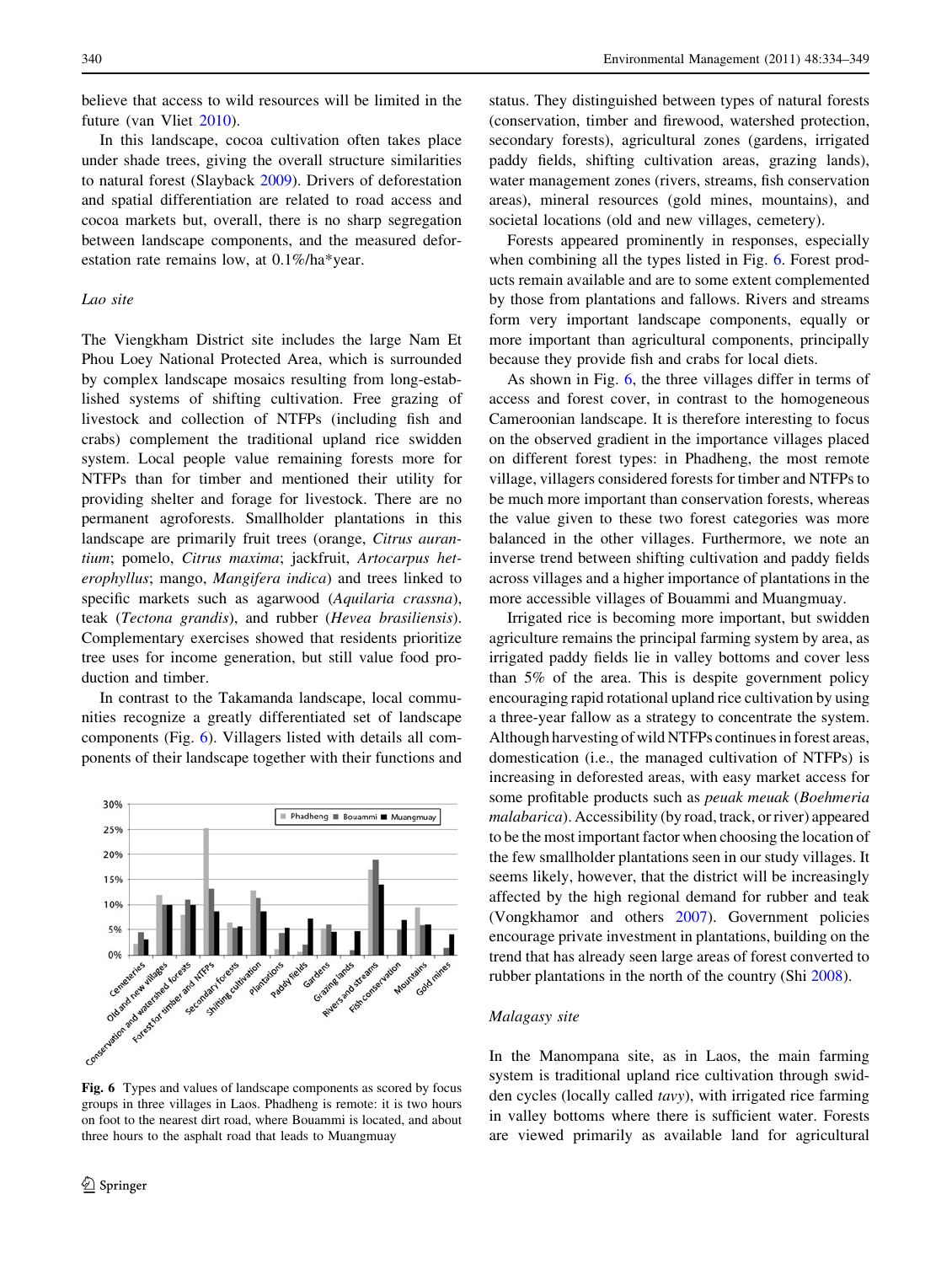expansion. The area of fallows used in shifting cultivation occupies between 43% (Ambofampana, enclaved in the forest corridor) and about 60% of village territories. Fallows provide local people with a range of valued products and services: (in order of importance for our site) fibers, tools, ropes and woody items, food production, medicinal plants, construction materials, and firewood. Food production is included because vegetables are planted in the first years of fallows. Fallows also possess notable ritual and sacred values through the spiritual and cultural associations of the tavy cycle (Pfund [2000\)](#page-14-0).

Agroforests, locally called tanimboly, occur either around the villages as homegardens or in more remote agricultural zones. In addition to common crops such as banana (Musa acuminata), coffee (Coffea robusta), and papaya (Carica papaya), tanimboly can include various fruit trees (lychee, Litchi chinensis; breadfruit, Artocarpus altilis; jackfruit, Artocarpus heterophyllus; coffee) and clove trees (Syzygium aromaticum). These generally diverse agroforests contribute primarily to food production. Crops and trees for income generation [mainly cloves, coffee, and vanilla (Vanilla planifolia)] tend to be planted in monoculture stands, which are then named simply for the principal crop (e.g., "alan'jirofo" for "clove forests"). However, investment means are limited for such plantations, which remain a risky activity for most people. Agricultural diversification has been slowed by poverty, the risk of cyclone damage, tenure insecurity, and poor market access across the whole landscape.

Local valuations show that farmlands are the most important landscape component in terms of income generation (Fig. 7), but that forests are valued for marketable timber and NTFPs, particularly mats made of Pandanus guillaumetii (Fedele and others forthcoming). Distance to the road inhibits timber commercialization because of high transportation costs, but this limitation can be balanced by NTFPs, which are lighter and easier to carry, even from the remote villages of Ambofampana and Maromitety. This explains why people in remote villages still value forests as an income-generating landscape component (Fig. 7).

In the site in Madagascar, we evaluated financial incomes generated by agricultural and forest products (Fig. 8). Communities living closer to roads obtain significantly better returns to agricultural work than do remote communities, a feature particularly influenced by cash crop production (Rakotoarison [2009](#page-14-0)). Accessibility is also correlated with more income generated from marketed forest resources, although this income contribution is minor (less than 1% for farmers) compared with agricultural benefits. Although forest cover is diminishing (especially in Bevalaina), timber is exploited as soon as it can be transported at an acceptable cost, as it generates greater benefits than do NTFPs (Urech and Sorg [2010](#page-15-0)). A comparison of Figs. 7 and 8 indicates that



Fig. 7 Importance of income generation from landscape components in Manompana, Madagascar. The three villages differ in terms of accessibility: Bevalaina is less than 30 minutes from the main road on foot, Ambofampana is four hours, and Maromitety eight hours



Fig. 8 Annual income generated by forest products (timber and NTFPs) in the study villages of Madagascar. Maromitety is the most remote (eight hours from the main road on foot), Ambofampana is intermediate (four hours), and Bevalaina is the most accessible (30 minutes). Indicative net returns to agricultural labor on fields are given as a reference. 1000 MGA (Malagasy Ariary) are as high as about 0.5 USD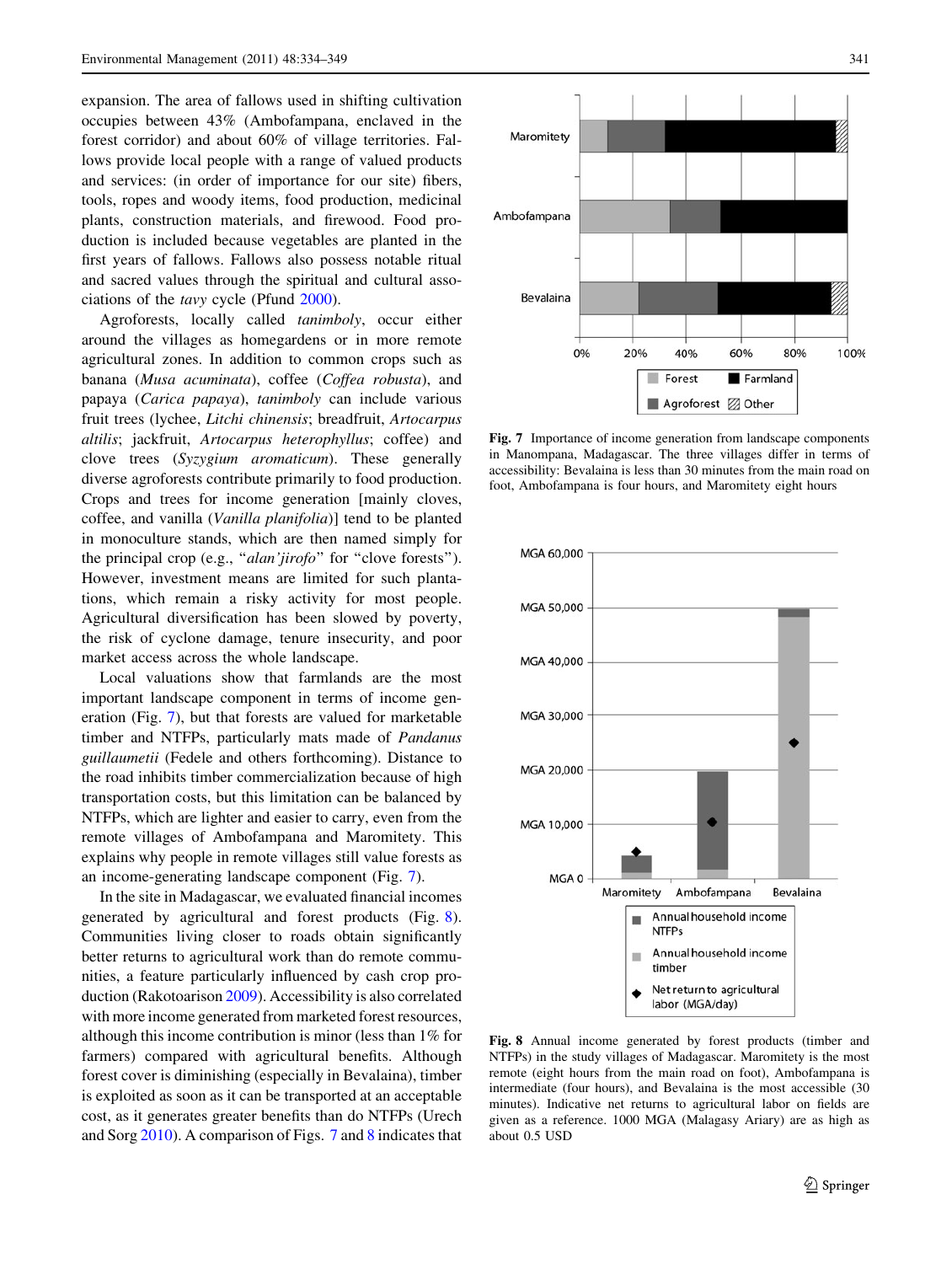local people do consider income generation from forests to be important, even though cash returns are limited compared with agricultural products. This finding might be because focus group participants place value on potential—rather than actual—income generation, or that they appreciate the role of forest resources as safety nets for cash. In Maromitety, for instance, where poverty is severe, rice production is often sufficient for only six months, so that even small financial returns can be considered important. However, with limited available land, growing populations, and the restriction of investment in new crops and agroforests to accessible areas, the shifting cultivation system will expand at the expense of forest, especially in remote areas.

## Tanzanian site

The Tanzanian site, which is close to the Amani Nature Reserve in the East Usambaras, differs from the other sites in several aspects. Its most notable characteristics are the high population density and the fact that the Eastern Arc forests generally form habitat islands surrounded by drier and non-forested areas. Many of the people living in these regions are relatively recent immigrants, and hence do not have a strong cultural link to wet forests. Major international and national conservation efforts have mainly focused on the forest ecosystems in the mountain areas. In this study site, forests are highly valued for the provision of environmental services, conservation functions, and, particularly, the protection of water quality and prevention of soil erosion. Most focus group participants acknowledged the problem of declining forest services, and several communities—with NGO support—have devised new village bylaws to protect the forest environment. Nevertheless, deforestation outside protected areas continued unabated from 1992 to 2008. Lack of trust between forest officials and local communities, complex forest laws and procedures, and limited knowledge of regulations inhibit many farmers from planting or retaining trees in their farm areas (for more details, see Rantala and Lyimo [2011](#page-14-0)).

Among the livelihood options supported by conservation and development programs, agroforestry has been presented as a promising alternative for conserving ecosystem services. By maintaining a forest-like structure, agroforestry systems can support endemic and threatened species, such as the long-billed tailorbird (Artisornis moreaui), which was recorded in an agroforest for the first time during our surveys. Agroforestry systems comprise planted spices such as black pepper (Piper nigrum), cardamom (Elettaria cardamomum), cinnamon (Cinnamomum zeylanicum), and cloves (Syzygium aromaticum) under a partially open (around 50%) rainforest canopy. These agroforests also often include food crops such as yam and banana. Typically, forest species are initially maintained



Fig. 9 Relative importance of the landscape components described in three villages in the East Usambaras, Tanzania. Misalai and Shambangenda are located in a mountain corridor area accessible by dirt road, and Kwatango is in a lower forested area, accessible by poor-quality dirt road

alongside food and cash crops, but tree regeneration is later cut to maximize crop production.

People consider fields to be the most important landscape components (Fig. 9), followed by agroforests and forests, which received similar value ratings. Forests owned by tea plantation companies (''company forests'') are less valued than village forests, and plantations in Kwatango (grouped with agroforests in the graph) received a much lower value than agroforests in other villages. As in Laos, water-related areas (rivers, springs, swamps) are of major importance, and a rather logical opposite relationship exists between the values given to open fields and fallows.

When soil fertility decreases, agroforests are typically converted to land uses with less forest because such uses have higher economic returns (Reyes and others [2009](#page-14-0); Stocking and Perkin [1992\)](#page-15-0). In collaboration with our study, Bullock and others (forthcoming) analyzed the profitability of various agricultural systems and found that sugarcane, cardamom agroforestry, and perennial spices are the most profitable of the currently practiced cropping systems based on a 13-year period, which is the estimated productive life of a cardamom agroforest. In general, farmers recognize that conversion to more open land uses will perpetuate the trend of declining tree cover. Furthermore, conversion to open fields and monocultures reduces biodiversity potential.

## Indonesian site

Since the 1970s, Bungo District in Sumatra has been transformed by infrastructure developments, mining developments, and large-scale immigration. Between 1973 and 2004, forest cover decreased from 75 to 35% (Dewi and Ekadinata [2010](#page-13-0)). From 1950 through the 1980s, the main emphasis was on the establishment of rubber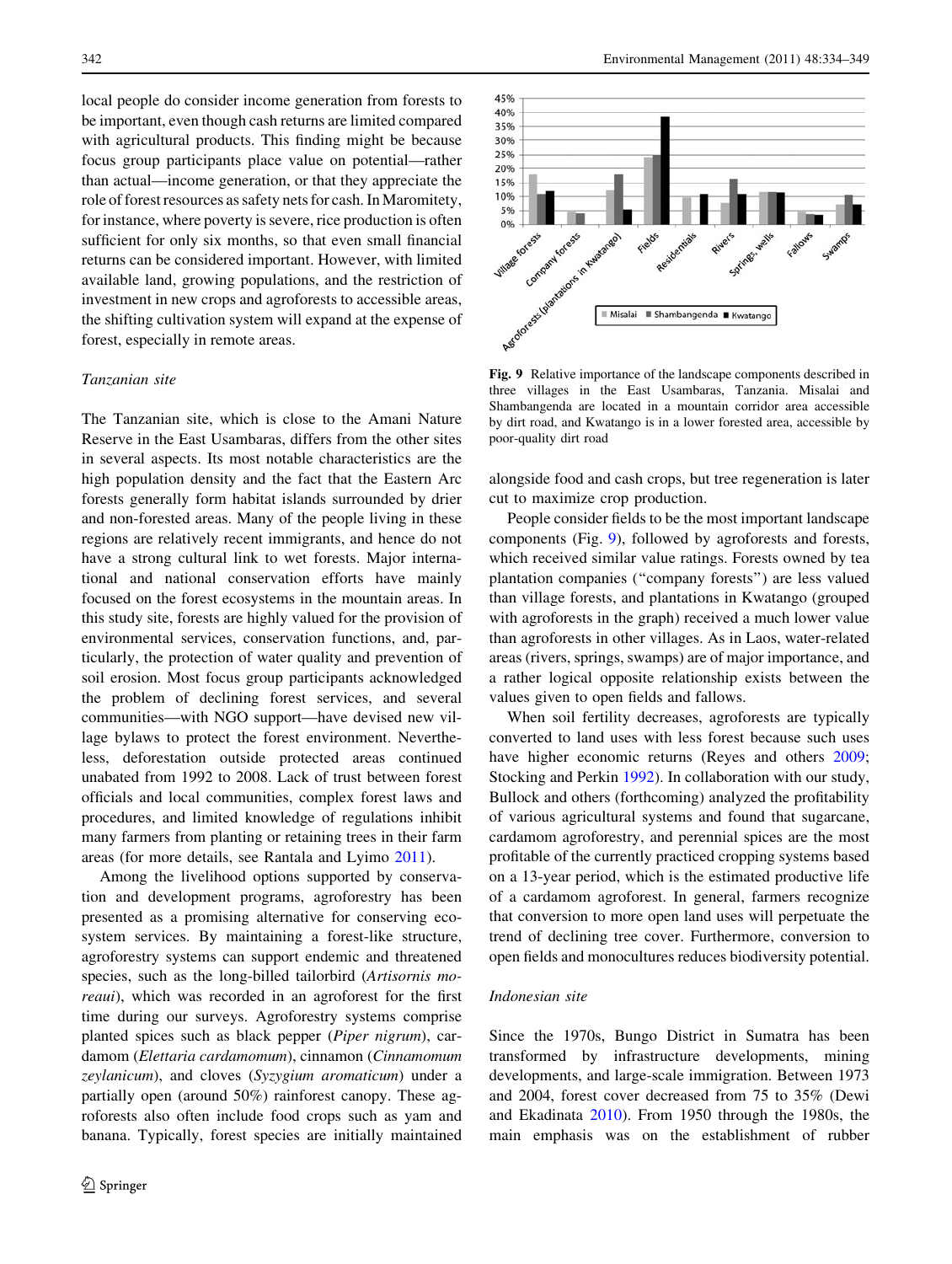monocultures; during the past two decades, however, oil palm plantations have become dominant in the development strategy (Feintrenie and Levang [2009;](#page-14-0) Feintrenie and others [2010a\)](#page-14-0). In the Bungo landscape, remaining natural forests are far from the study villages, fallows play only a very minor and localized role, and the dominant tree-based systems are oil palm and rubber monocultures.

Various oil palm production systems exist in Indonesia (Sheil and others [2009\)](#page-14-0), and both large companies and smallholders own and manage the oil palm plantations in Bungo District (for more details, see Feintrenie and others [2010a](#page-14-0)).

The few remaining agroforests are dominated by rubber or durian (Durio zibethinus) mixed with two or three other fruit and/or timber species (Lehébel-Péron and others forthcoming).

The principal function of the young agroforests is cash generation from natural rubber production, although they are also valued for food (from fruit trees), construction materials, and firewood, except in Danau (Fig. 10).

Farmers in villages with very limited forest cover tend to place greater importance on the provision of construction materials from old agroforests (Fig. 11). In Danau, old agroforests, which are dominated by durian trees, are highly valued for their provision of fruit. Increasingly, some villagers use other secondary products from agroforests such as Parkia speciosa pods, nuts, rattan, and fruits for subsistence or as alternative sources of income during periods of economic stress. These findings may indicate that the importance of agroforests for providing forest goods is increasing in environments that have few forest resources, and hence in which forest goods are becoming rare, as well as in agricultural fields poor in natural resources.



Fig. 10 Recognized functions of young agroforests in three villages in Bungo District, Indonesia. Lubuk Beringin is close to the forested area. Danau is close to the district capital and has the least forest cover and Tebing Tinggi is in between

Nevertheless, financial considerations continue to dominate farmers' perceptions (see also Feintrenie and others [2010b](#page-14-0)). Through visioning exercises and perception surveys, farmers indicated that the most common and desirable pathway to improved livelihoods was through oil palm plantations and rubber intensification. Most farmers expressed a desire to have around 40% of their non-irrigable lands dedicated to oil palm, 40% to rubber monoculture, and 20% to agroforests with fruit trees (see Fig. 12, adapted from Therville [2008](#page-15-0); see also Therville and others forthcoming). Market demand for other crops in the district is limited. Although there are plans at the provincial level to introduce large-scale pulpwood plantations (Acacia



Fig. 11 Recognized functions of old agroforests in three villages in Bungo District, Indonesia. Lubuk Beringin village is close to the forested area. Danau is close to the district capital and has the least forest cover and Tebing Tinggi is in between



Fig. 12 Perceptions among Bungo residents of the proportions of the three main land uses in their village territory, at present (beginning of the arrows) and in 20 years (end of the arrows). Results were averaged and clustered in 3 categories of 4 villages, Lubuk Beringin is in the ''low'', Tebing Tinggi in the ''intermediate'' and Danau in the high intensification category. Adapted from Therville 2008, based on a survey of 12 villages in Bungo District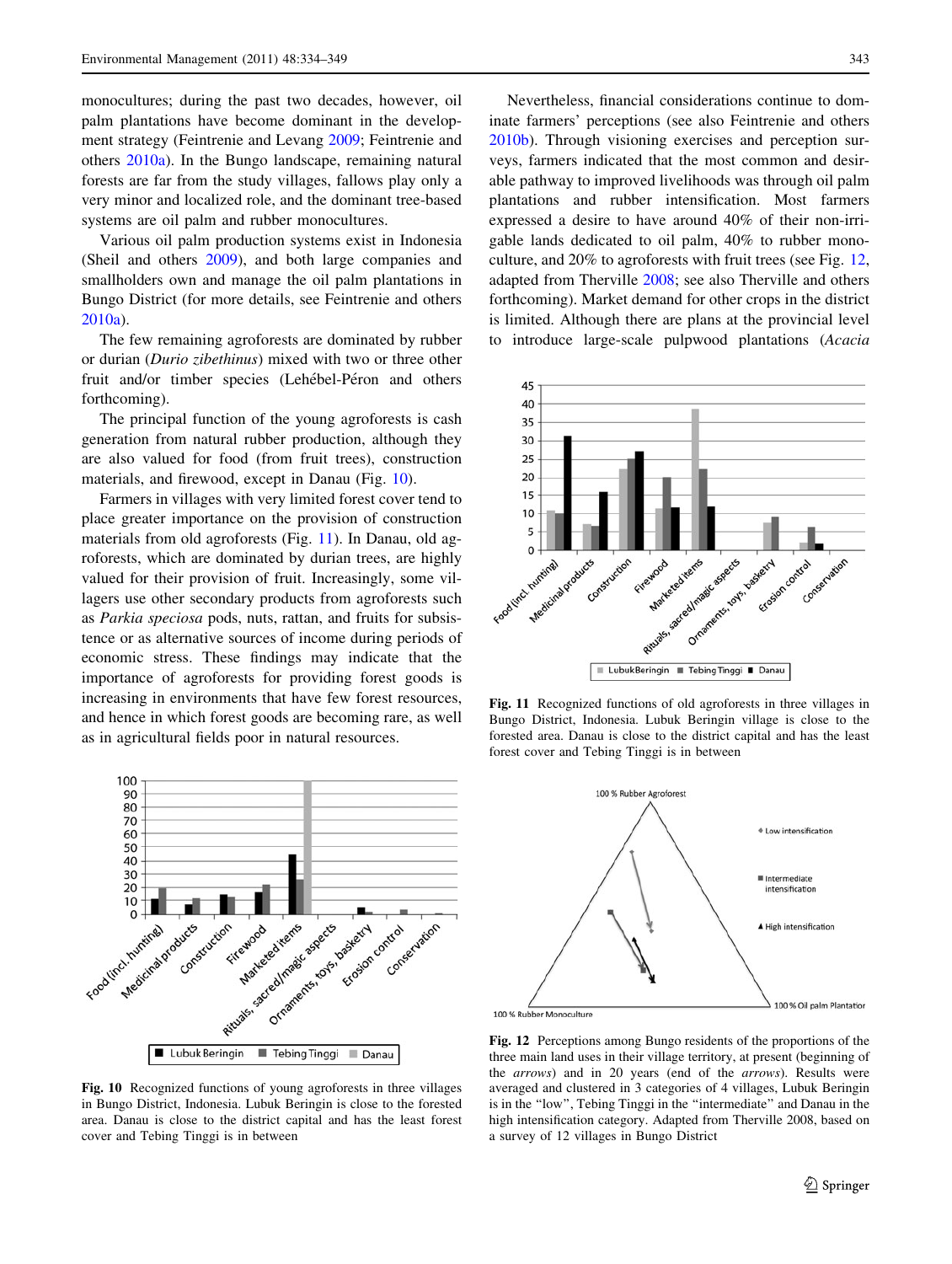mangium, Eucalyptus spp.), local residents have little knowledge of these developments and remain unaware of the associated implications.

# Discussion

Limitations of the Method in Assessing and Comparing Local Perceptions of Landscape Components

## Issues of Definition, Comparison, and Scope

Some challenges arise when comparing scores across sites because of inconsistent definitions of landscape components. When defining categories of local land uses, it is useful to clarify if and how more general definitions can be applied later. Standardized definitions are especially important for components such as ''natural forests'' that are linked to centralized decisions or funding mechanisms such as  $REDD + discussed$  further below (Putz and Sasaki [2009;](#page-14-0) van Noordwijk and Minang [2009\)](#page-15-0). When local aspects such as tree composition, management, and cover permanence are clear, they can generally be linked to broader categories. However, for cross-site comparisons, it is important to pay attention to details to ensure correspondence between regions. In our case, an element given insufficient consideration was the role of water and wetlands as ''landscape components''. It would have been more comprehensive to encourage focus group participants to consider in their evaluations all landscape components as well as animal, vegetation, mineral, and water resources. The same applies when constructing a comprehensive list of functions or use categories; in our case, it would have been useful to include forage and the provision of mineral resources in our set of goods. As for environmental services, on the one hand, such services should be related to systems and relationships that people recognize; on the other hand, it should be possible to classify them into comprehensive categories for comparison, such as in relation to water quality and availability, which proved to be important in our sites. This is especially important in view of promoting reward mechanisms. When applying such assessment methods generally, it is necessary to consider trade-offs between open exercises, which are useful for capturing local interpretations, and assessments designed to deliver results suitable for making comparisons that are then used to identify spatial or regional priorities.

#### Influence of Focus Group Surveys

Our data reveal an apparent, well-known paradox similar to the classic ''tragedy of the commons'' (Hardin [1968](#page-14-0)), in that many of the tree-based use systems that are lost and converted into less diverse systems have multiple and significant local values. The perceived importance of landscape functions reflects not only their actual value but also the degree to which the service is a public (lower value) or private (higher value) good (Swift and others [2004](#page-15-0)); functions that are more public tend to be replaced by a narrower set of functions that accrue benefits to specific users. The data we collected through focus groups illustrate a collective ''ideal'' perspective, influenced by group leaders, rather than individual decision bases. Although many focus group participants may regret the loss of forests, species-rich agroforests, and fallows, they are under pressure to increase their own financial income. The loss of environmental services is thus the result not of ignorance or neglect but of commercial and demographic pressures and the desire for improved individual prosperity. Conservation efforts in the East Usambaras meant the general trend linking private goods and low services was reversed in the Tanzanian site. Under new decentralized village structures, the ''community'' appropriated areas that had been privately held and managed according to private land use decisions and set these aside for conservation, with strict restrictions on use.

The assessment of collective appreciation of the functions of forests and other landscape components is useful for opening discussions about landscape management strategies. However, when seeking to maintain important functions, it is crucial to present hard evidence of the actual trends to allow realistic planning in the light of individual constraints and behavior.

# Relativity of the Information

Results relate to site- and village-specific contexts and must be interpreted in that light. For example, communities in Madagascar and Indonesia value the provision of construction materials more highly because they have few alternative sources for these products (Fig. [3\)](#page-5-0). Strict logging regulations and plantations probably influenced answers in Tanzania and Laos, and the presence of timber trees in farmlands would have influenced answers in Cameroon. In the case of Madagascar, the three sampled villages awarded similar importance values to the ''income generation'' of different landscape components (forests, agroforests, farms) although, in absolute terms, net forestrelated cash benefits are much higher in the accessible village and are generally very low in all villages compared with agricultural returns. Because of the lack of means and access to markets, local communities, especially remote ones, have very limited opportunities to invest in cash crops or livestock. Hence, they value forest income more highly than might be expected due to limitations related to marketable crops and the perceived potential of forests as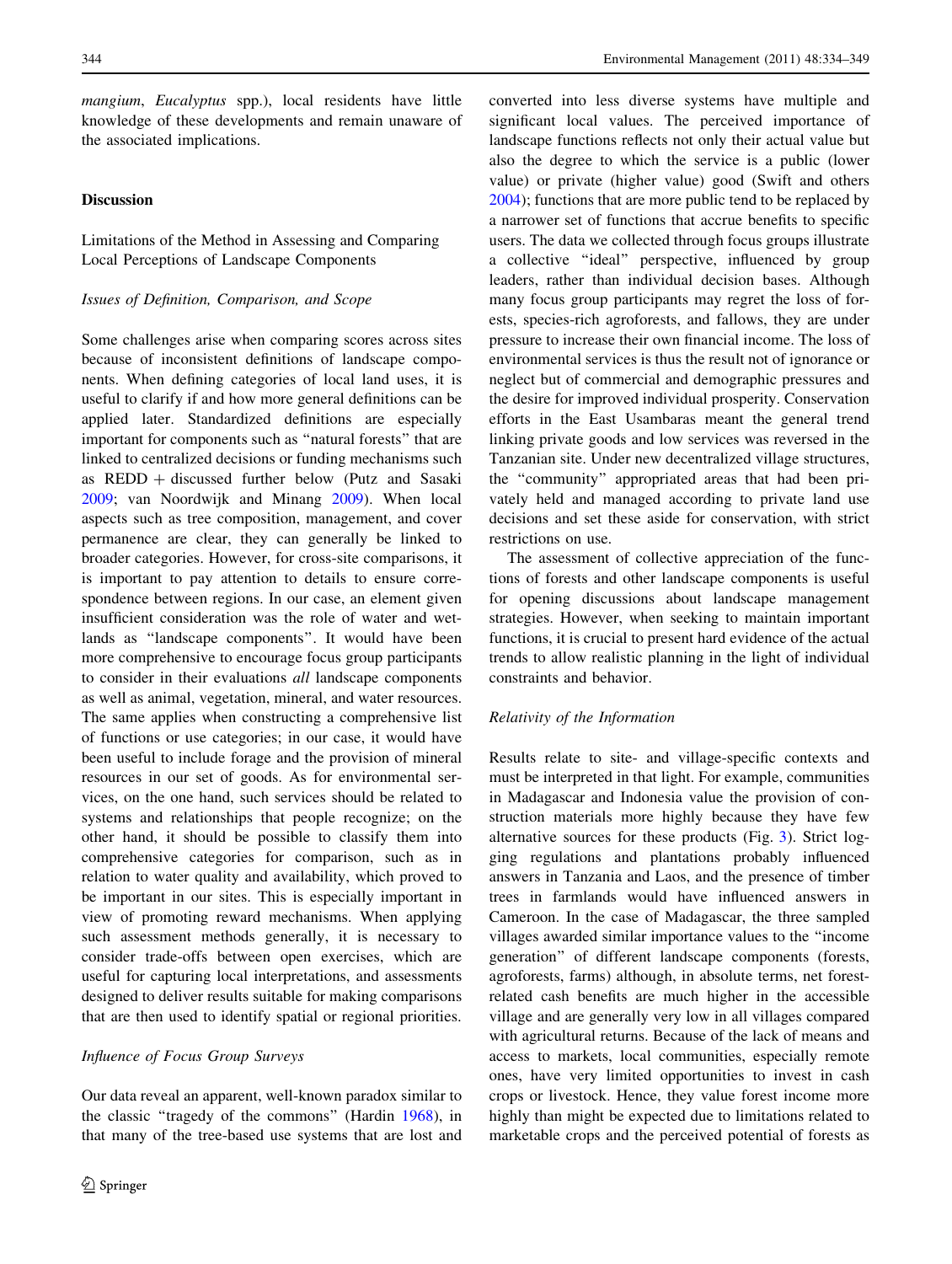freely accessible resources. In Indonesia, where farmers focus on lucrative crops such as rubber and oil palm, the lack of forest goods influences perceptions of old agroforests. Here again, combining perception surveys with quantitative measurements would inform deeper discussion, both of the differences between the perceived and actual importance in a given location, and of how it is influenced by local circumstances.

#### Influences of Outside Actors, Before and During Surveys

The importance given to environmental services in the Tanzanian site appears to make it an outlier. We identified two possible reasons for the difference. First, until recently, a system of management dating back more than 100 years excluded local people from most extractive benefits (see Rantala and Lyimo [2011\)](#page-14-0). Second, the surveys were conducted by representatives of a conservation NGO that had been active in the region for several years. Both these factors might have encouraged the local communities to emphasize conservation values. Local people values generally reflect a complex mixture of experience, assumptions, and knowledge that, in most cases, have been introduced to the village by ''outsiders.'' Furthermore, local communities may be selective in deciding what views they wish to report to researchers. We therefore need to acknowledge that potential bias may occur if local informants provide answers skewed toward those that they believe the researchers (or officials) want to hear or that might offer them some advantage. As engaging with local communities and understanding their aspirations is a requisite when addressing the trade-offs between conservation and development, especially in agricultural landscapes (Garcia and others [2010;](#page-14-0) Harvey and others [2008\)](#page-14-0), such biases and pitfalls cannot be entirely avoided, although they may be mitigated by longer periods of engagement and careful cross-checking (Sheil and Wunder [2002](#page-14-0)). Furthermore, trade-offs between the effects of individualistic behavior on recognized common environmental services can be highlighted during land management and zoning negotiations through the combined use of ''soft'' (social, anthropological) and ''hard'' (economic, spatial) data.

## Trends and Local Variations

Respondents in all study sites recognized the multifunctional values of forests through the combined provision of goods, income, and environmental services. As described above, forest cover has been declining in all sites, and other landscape components are generally becoming more specialized with regard to their functions and values. In the cocoa agroforests of the Cameroonian site or the cardamom

agroforests of the East Usambaras in Tanzania, forest structure is maintained and tree-based systems provide local people with a range of functions similar to those of natural forest. In landscapes influenced by swidden systems, fallows are perceived as providing a rich diversity of goods and services, including valued services such as conservation that are otherwise associated primarily with forests. Nevertheless, fallows also appear to be declining in both extent and significance—a consequence of increasing population density and focus on a limited set of rentable commodities.

Can agroforests provide functions comparable to those of the dwindling forests and fallows? One problem is that income generation is viewed as the primary role of agroforests in all sites (except Madagascar), an objective that favors monocultures because of their larger financial returns. Agroforestry products are the principal sources of income in Cameroon (cocoa) and Indonesia (through remaining rubber agroforests), and the trend toward more productive monocultures is pronounced in Indonesia and Tanzania. In Tanzania, agroforestry is the first stage in a sequence of cropping systems that steadily reduces tree cover, as reduced soil fertility motivates farmers to shift toward open fields and monocultures that are more profitable. A specialization trend is also evident in Laos, but in regions changing more rapidly than the site selected for this study. In northern Laos, rubber plantations are replacing the dominant shifting cultivation system as a result of government policies; in this context, any non-swidden "agroforest stage" is being bypassed entirely as plantation monocultures expand.

Where they occur, agroforests of even limited diversity or tree monocultures are still associated with secondary roles and functions—primarily income generation, with auxiliary value as wood, food (sometimes indirectly through hunting or fishing), and environmental services, such as some perceived value for biodiversity conservation and water (with the exception of Eucalyptus stands in Tanzania). In the village of Danau (Indonesia), which is surrounded by oil palm plantations and rubber monocultures, income generation is no longer a priority function of old mixed agroforests; the provision of food and construction material is considered more important.

The trend of land use change observed in the selected landscapes generally follows the decreasing path in the transition theory curve, that is, continuous forest decline first associated with the expansion of new landholdings and then to increase yields per unit area of land. It would be premature, however, to suggest that such trends are inevitable. Rigg and Nattapoolwat [\(2001](#page-14-0)) consider that Thailand's processes of ''deagrarianization'' have contributed to biodiversity-friendly trends. In Thailand and Costa Rica, two countries that have experienced rapid economic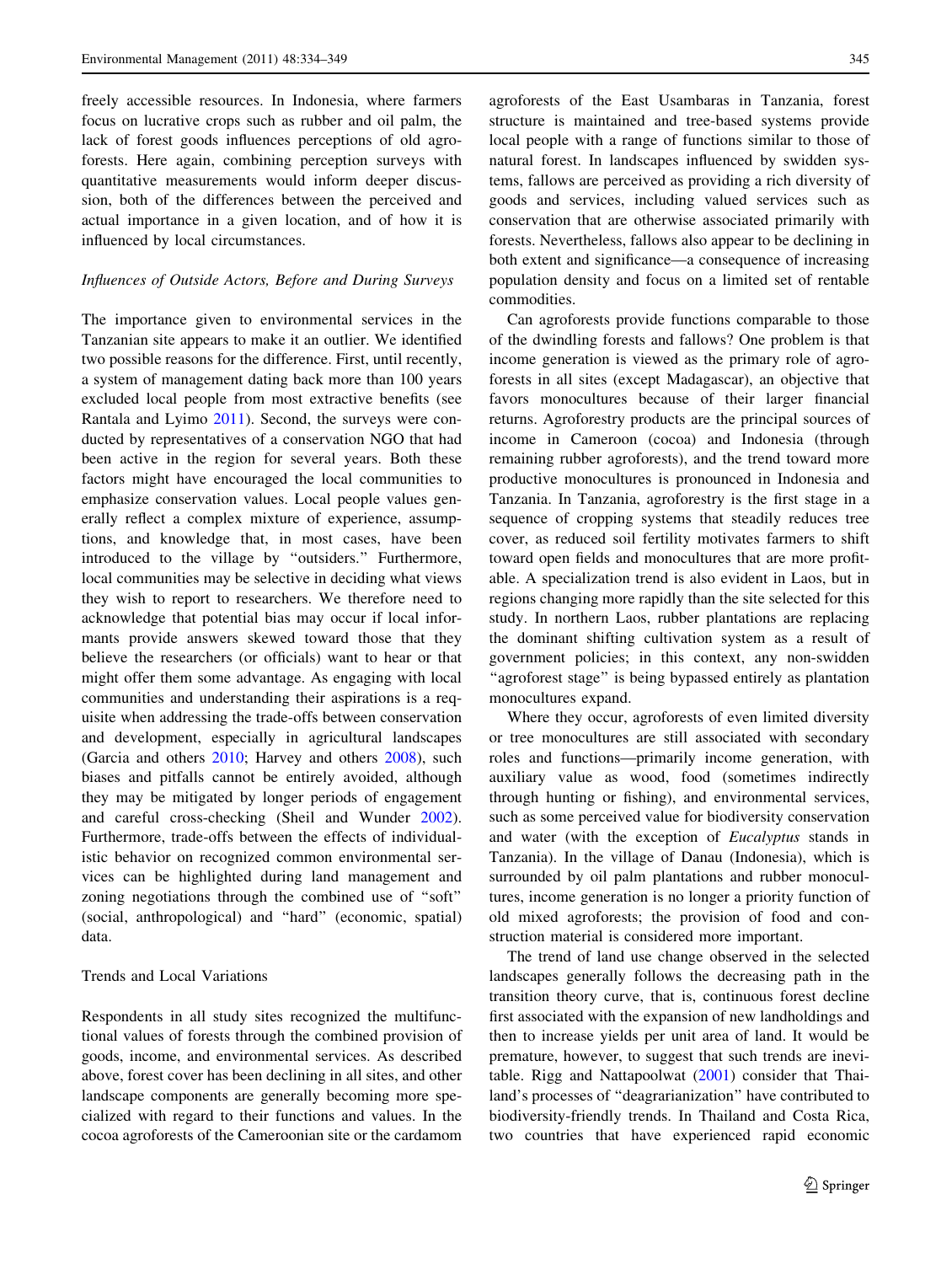growth, Andam and others ([2010\)](#page-13-0) estimate that conservation and ecosystem protection have contributed to poverty reduction. In Nepal, the devolution of responsibility to effectively community-led activities appears to have been key in local forest recovery (Nagendra [2007](#page-14-0)). Furthermore, species-rich homegardens remain a key part of land use practices in the accessible and often densely populated farmlands of Java (Indonesia) and elsewhere.

Parallel to the trends observed in our cases, people continue to consider forests and, to a lesser extent, other tree-based systems as viable land use options and recognize the various services they provide. Once commercial resources such as timber and NTFP species become depleted, obviously the remaining tree-based systems will be the only sources of wood for household use and other tree-based goods. There are indications that, where forests and tree-based systems are accessible, their potential to provide regular and free goods and services for domestic consumption can assume greater importance than their land reserve or commercial functions. Given this, how can trends of declining forest and tree cover in remote areas of developing countries be reversed?

Implications for Sustainable Landscape Management: The Need for Incentives to Maintain Trees in Rural Landscapes

Our results show that local communities are aware of, and actively use, the multiple environmental services provided by forests and other tree-based systems. Nevertheless, in all our study landscapes, the potential income from alternative land management systems has led to specialization of land uses and forest conversion, suggesting that local communities' desire for financial profits and individualization of land management are the main drivers of these trends.

Based on these observations, we believe that efforts to protect the environment in fast-changing landscapes such as those in our case studies need to go beyond awareness building to encompass incentives to compensate local people for the opportunity costs associated with conservation of environmental services. It will be necessary to negotiate the trade-offs between conservation and development, and improved management schemes will have to include tangible rewards if they are to gain acceptance.

We therefore recommend that incentive mechanisms be assessed, negotiated, and implemented at a decentralized, landscape scale (see Pfund [2010](#page-14-0) for a review of the spatial extent usually considered in this context). A decentralized scale of assessment and negotiation is needed to highlight discrepancies between individual and collective objectives, needs, and constraints, and to discuss trade-offs. The landscape scale is important in order to consider spatial variations in relation to service delivery, threat of deforestation, accessibility, tenure insecurity, and poverty. As accessibility also generally influences the reach of governmental or project interventions, landscape-scale incentive mechanisms should extend to remote communities, which are often close to forests, and take into account their relationships with the people and institutions in rural centers or cities. In some cases, such as the Takamanda-Mone Technical Operation Unit, land and resource management institutions are specifically designed to bring stakeholders together and manage an entire landscape; however, where no such institutions are in place, attempts should be made to build decentralized negotiation platforms and link them to administrative units and policy processes (Fraser and others [2006\)](#page-14-0).

 $REDD + (reducing$  emissions from deforestation and forest degradation and enhancing carbon sinks) implementation measures could, for instance, act as an umbrella mechanism for developing the required reward schemes. Such mechanisms would depend on the presence of:

- a participatory process of land use planning to design a landscape with clear goals of preserving and restoring multifunctionality for local livelihoods and an accountable monitoring system to ensure this is acted on;
- payments for environmental services (PES) arrangements to ensure local benefits for rendered services, trying to cover as many services as possible and needed (following the idea of financing multiple services; see Wunder and Wertz-Kanounnikoff [2009](#page-15-0)); and
- ''fair and transparent community-based institutions'' (Ghazoul and others [2009](#page-14-0), p. 1889). The presence or absence of community rights can have a significant impact on the management of a landscape, as highlighted by Akiefnawati and others ([2010\)](#page-13-0) for our Indonesian site, and Sunderland and others ([2003\)](#page-15-0) for Takamanda. Accountable landscape-level institutions and organizations (Armitage [2008;](#page-13-0) Dietz and others [2003\)](#page-13-0) are necessary to ensure equitable governance of rural landscapes (Görg [2007;](#page-14-0) Watts and Colfer [2011](#page-15-0)).

Any reward scheme designed to better maintain forest and tree functions in development trends should be planned according to multiple dimensions: social (from individual to collective and outsiders' values), spatial (with particular consideration of how accessibility influences ecological and economic opportunities and constraints), and sociopolitical.  $REDD +$  and related institutions could provide a platform to address multiple dimensions. Therefore, such mechanisms should be complemented by, and integrated into, a broader and coordinated development strategy. Priority policy areas to consider in conjunction with  $REDD + are$ access, tenure, and management rights over natural resources, safeguards for responsible trade and investment, and proactive mechanisms for equitable benefit sharing.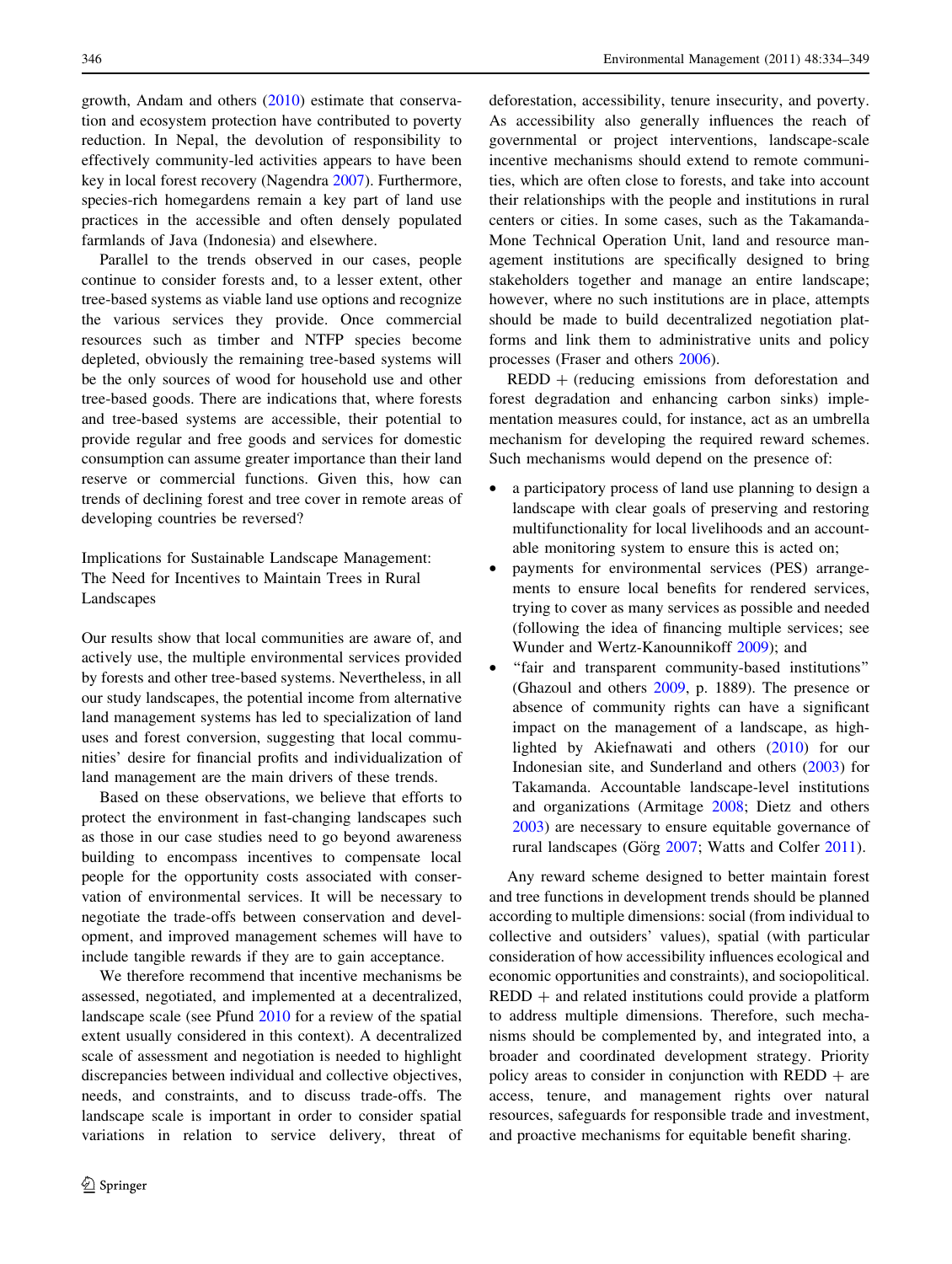#### <span id="page-13-0"></span>**Conclusions**

Landscape changes and local aspirations in the five tropical sites studied indicate a trend toward intensive monocultures accompanied by the ongoing demise of integrated tree-based systems outside of protected areas. Deforestation and landscape change continue despite local people's recognition of the multiple values of forests and tree-based systems in their landscapes—and their land use strategies and visions for the future suggest these processes will continue. Private financial concerns drive farmers to sacrifice the public services provided by forests, fallows, and some agroforests. Farmers' responses confirmed that current land use trends are still broadly characterized by deforestation and conversion of complex agroforestry systems into monocultures, but perception-based focus group surveys need to be complemented by hard data, including quantitative information.

As natural forest cover declines, the associated range of recognized contributions to local livelihoods also declines. Although fallows and, to a lesser extent, complex agroforests can replace many forest functions, farmers increasingly value simplified agroforests and plantations for income generation. Our results suggest that complex agroforests are generally a temporary, interim solution for mitigating and substituting for loss of natural forests. It appears that agroforests, including swidden systems, will be preserved only if incentives are adequate. There is also a need for strong landscape-level institutions to avoid losses of the ''tragedy of the commons'' type. Without these, the useful role of agroforests in mitigating trade-offs between conservation and development will be compromised by the prospect of more lucrative returns from intensive monocultures.

When planning modified landscape management, perception surveys are a valuable tool for starting to understand collective perceptions of the functions provided by various landscape components. Responses can also serve as a reference for a ''collective ideal.'' Household socioeconomic surveys provide complementary data on the direct uses, income from, and locations of landscape components. Combining types of assessment enables the linking of individual to ''ideal'' collective strategies. Planning for improved outcomes at a landscape scale requires both local participation and an understanding of the differences between individual and collective strategies and how to reconcile these. Given the great importance of financial drivers for local actors, it is crucial to study the potential of market-based mechanisms, such as PES, that can be linked to conservation. A landscape-level incentive mechanism, linked to a landscape-level institution and land use planning process, would be an effective way to achieve this.

Acknowledgments This research is part of the project ''Integrating Livelihoods and Multiple Biodiversity Values in Landscape Mosaics,'' a joint research project of CIFOR and the World Agroforestry Centre, funded by the Swiss Agency for Development and Cooperation (SDC) with complementary support from the European Commission, the Ministry of Foreign Affairs of Finland, and the Australian and Dutch programs for Junior Professional Officers and Volunteers. Despite the number of co-authors, we could not include all the field partners that helped us gather the data presented here; we are very grateful to those in Cameroon (Stella Asaha and colleagues), Madagascar (Etienne Andriamampandry and colleagues), Tanzania (Emmanuel Lyimo and colleagues), Laos (Vongvilay Vongkamsao and colleagues), and Indonesia (Ratna Akeniawati and colleagues). We thank Goetz Schroth, Meine van Noordwijk, and three anonymous reviewers for their valuable comments on this article, Edith Johnson for her help in coordinating language editing, and Gideon Suharyanto for the formatting of figures.

Open Access This article is distributed under the terms of the Creative Commons Attribution Noncommercial License which permits any noncommercial use, distribution, and reproduction in any medium, provided the original author(s) and source are credited.

#### References

- Akiefnawati R, Villamor GB, Zulfikar F, Budisetiawan I, Mulyoutami E, Ayat A, van Noordwijk M (2010) Stewardship agreement to reduce emissions from deforestation and degradation (REDD): Lubuk Beringin's hutan desa as the first village forest in Indonesia. World Agroforestry Centre Working Paper Series 102
- Andam KS, Ferraro PJ, Sims KRE, Healy A, Holland MB (2010) Protected areas reduced poverty in Costa Rica and Thailand. PNAS 107:9996–10001
- Armitage D (2008) Governance and the commons in a multi-level world. International Journal of the Commons 2:7–32
- Boffa JM, Turyomurugyendo L, Barnekow-Lilleso JP, Kindt R (2005) Enhancing farm tree diversity as a means of conserving landscape-based biodiversity. Mountain Research and Development 25:212–217
- Bullock R, Mithoefer D, Vihemaki H (forthcoming) A comparative financial analysis of conventional land uses and implications for the adoption of improved agroforestry in the East Usambaras, Tanzania. World Agroforestry Center Working Paper Series
- Chazdon RL, Peres CA, Dent D, Sheil D, Lugo AE, Lamb D, Stork NE, Miller S (2009) The potential for species conservation in tropical secondary forests. Conservation Biology 23:1406–1417
- Chomitz KM, Buys P, de Luca G, Thomas TS, Wertz-Kanounnikoff S (2007) At loggerheads? Agricultural expansion, poverty reduction, and environment in the tropical forests. World Bank, Washington
- Colchester M (2000) Self-determination or environmental determinism for indigenous people in tropical forest conservation. Conservation Biology 14(5):1365–1367
- Dewi S, Ekadinata A (2010) Landscape dynamics over time and space from ecological perspective. ICRAF Southeast Asia Working Paper Series 103
- Dietz T, Ostrom E, Stern PC (2003) The struggle to govern the commons. Science 5652(302):1907–1912
- Evans K, Velarde SJ, Prieto R, Rao SN, Sertzen S, Dávila K, Cronkleton P, de Jong W (2006) Field guide to the future: four ways for communities to think ahead. In: Bennett E, Zurek M (eds) Center for International Forestry Research (CIFOR), ASB, World Agroforestry Centre, Nairobi, Kenya, p 87.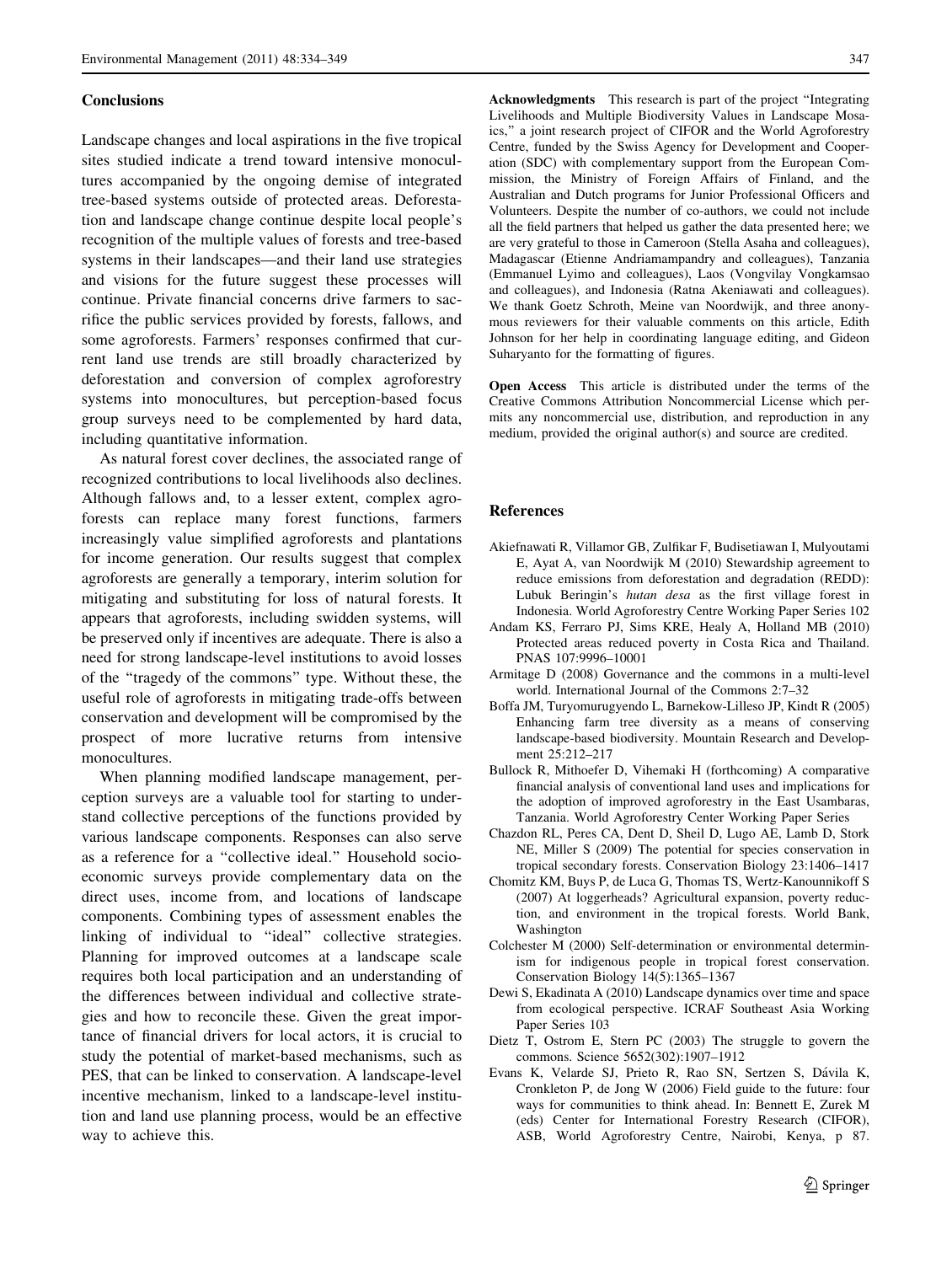<span id="page-14-0"></span>[http://www.asb.cgiar.org/PDFwebdocs/Evans-et-al-2006-Field](http://www.asb.cgiar.org/PDFwebdocs/Evans-et-al-2006-Field-guide-to-the-future.pdf)[guide-to-the-future.pdf](http://www.asb.cgiar.org/PDFwebdocs/Evans-et-al-2006-Field-guide-to-the-future.pdf). Accessed 7 Apr 2011

- Fedele G, Urech ZL, Rehnus M, Sorg J-P (forthcoming) Impact of women's harvest practices on Pandanus guillaumetii in Madagascar's lowland rainforests. Economic Botany. doi[:10.1007/](http://dx.doi.org/10.1007/s12231-011-9157-0) [s12231-011-9157-0](http://dx.doi.org/10.1007/s12231-011-9157-0)
- Feintrenie L, Levang P (2009) Sumatra's rubber agroforests: advent, rise and fall of a sustainable cropping system. Small-Scale Forestry 8:323–335
- Feintrenie L, Chong WK, Levang P (2010a) Why do farmers prefer oil palm? Lessons learnt from Bungo district, Indonesia. Small-Scale Forestry 9(3):379–396
- Feintrenie L, Schwarze S, Levang P (2010b) Are local people conservationists? Analysis of transition dynamics from agroforests to monoculture plantations in Indonesia. Ecology and Society 15(4):37. [http://www.ecologyandsociety.org/vol15/iss4/](http://www.ecologyandsociety.org/vol15/iss4/art37/) [art37/.](http://www.ecologyandsociety.org/vol15/iss4/art37/) Accessed 5 Apr 2011
- Fraser EDG, Dougill AJ, Mabee WE, Reed M, McAlpine P (2006) Bottom up and top down: analysis of participatory processes for sustainability indicator identification as a pathway to community empowerment and sustainable environmental management. Journal of Environmental management 78:114–127
- Garcia CA, Bhagwat SA, Ghazoul J, Nath CD, Nanaya KM, Kushalappa CG, Raghuramulu Y, Nasi R, Vaast P (2010) Biodiversity conservation in agricultural landscapes: challenges and opportunities of coffee agroforests in the Western Ghats, India. Conservation Biology 24:479–488
- Ghazoul J, Garcia C, Kushalappa CG (2009) Landscape labeling: a concept for next-generation payment for ecosystem service schemes. Forest Ecology and Management 258:1889–1895
- Görg C (2007) Landscape governance. The "politics of scale" and the "natural" conditions of places. Geoforum 38:954-966
- Hardin G (1968) The tragedy of the commons. Science 162:1243– 1248
- Harvey CA, Komar O, Chazdon R, Ferguson BG, Finegan B, Griffith DM, Martínez-Ramos M, Morales H, Nigh R, Soto-Pinto L, van Breugel M, Wishnie M (2008) Integrating agricultural landscapes with biodiversity conservation in the Mesoamerican hotspot. Conservation Biology 22:8–15
- Harwood RR (1996) Development pathways towards sustainable system following slash-and-burn. Agriculture, Ecosystem and Environment 58:75–76
- Lambin EF, Turner BL, Geist HJ, Agbola SB, Angelsen A, Bruce JW, Coomes OT, Dirzo R, Fischer G, Folke C, George PS, Homewood K, Imbernon J, Leemans R, Li X, Moran EF, Mortimore M, Ramakrishnan PS, Richards JF, Skanes H, Steffen W, Stone GD, Svedin U, Veldkamp TA, Vogel C, Xu J (2001) The causes of land-use and land-cover change: moving beyond the myths. Global Environmental Change 11:261–269
- Lehébel-Péron A, Feintrenie L, Levang P (2011) Rubber agroforests' profitability, the importance of secondary products. Forests, Trees and Livelihoods 20:69–84
- Lynam T, De Jong W, Sheil D, Kusumanto T, Evans K (2007) A review of tools for incorporating community knowledge, preferences, and values into decision making in natural resources management. Ecology and Society 12(1):5. [http://www.ecology](http://www.ecologyandsociety.org/vol12/iss1/art5/) [andsociety.org/vol12/iss1/art5/](http://www.ecologyandsociety.org/vol12/iss1/art5/). Accessed 5 Apr 2011
- Mather AS (1992) The forest transition. Area 24:367–379
- Nagendra H (2007) Drivers of reforestation in human-dominated forests. PNAS 104:15218–15223
- Nasi R, Wunder S, Campos JJ (2002) Forest ecosystem services: can they pay our way out of deforestation? Center for International Forestry Research (CIFOR), Bogor, Indonesia. [http://www.cifor.](http://www.cifor.cgiar.org/Knowledge/Publications/Detail?pid=1199) [cgiar.org/Knowledge/Publications/Detail?pid=1199.](http://www.cifor.cgiar.org/Knowledge/Publications/Detail?pid=1199) Accessed 30 Oct 2009
- Pfund, JL (2000) Culture sur brûlis et gestion des ressources naturelles: évolution et perspectives de trois terroirs ruraux du versant Est de Madagascar. PhD thesis, ETH Zurich
- Pfund JL (2010) Landscape-scale research for conservation and development in the tropics: fighting persisting challenges. Current Opinion in Environmental Sustainability 2:117–126
- Pfund JL, Boffa JM, Koponen P, O'Connor T, Watts JD, Colfer CJP, Dewi S, van Noordwijk M, Shanley P, Swallow B with colleagues from CIFOR and ICRAF (2008) Integrating livelihoods and multiple biodiversity values in landscape mosaics. Research guidelines version 1: general section. [http://www.](http://www.biodiversityplatform.cgiar.org/Documents/LM%20Research%20Guidelines%20Version%201_2008.pdf) [biodiversityplatform.cgiar.org/Documents/LM%20Research%20](http://www.biodiversityplatform.cgiar.org/Documents/LM%20Research%20Guidelines%20Version%201_2008.pdf) [Guidelines%20Version%201\\_2008.pdf.](http://www.biodiversityplatform.cgiar.org/Documents/LM%20Research%20Guidelines%20Version%201_2008.pdf) Accessed 5 Apr 2011
- Putz FE, Sasaki N (2009) What is forest? Response to Guariguata et al. Conservation Letters 2:288–289
- Rakotoarison HH (2009) Revenus ruraux et compensations pour services environnementaux. DEA Thesis, ESSA-Forêts, University of Antananarivo, Madagascar
- Ramakrishnan PS (1992) Shifting agriculture and sustainable development: an interdisciplinary study from north-eastern India. UNESCO MAB Series, vol 10. UNESCO/The Parthenon Publishing Group, Paris/Park Ridge
- Rantala S, Lyimo E (2011) Changing landscapes, transforming institutions: local management of natural resources in the East Usambara Mountains, Tanzania. In: Colfer C, Pfund J-L (eds) Collaborative governance of tropical landscapes. Earthscan, London, pp 107–132
- Reyes T, Quiroz R, Luukkanen O, de Mendiburu F (2009) Spice crops agroforestry systems in the East Usambara Mountains, Tanzania: growth analysis. Agroforestry Systems 76:513–523
- Rigg J, Nattapoolwat S (2001) Embracing the global in Thailand: activism and pragmatism in an era of de-agrarianisation. World Development 29:945–960
- Rudel TK, Coomes OT, Moran E, Achard F, Angelsen A, Xu J, Lambin E (2005) Forest transitions: towards a global understanding of land use change. Global Environmental Change 15:23–31
- Scales BR, Marsden SJ (2008) Biodiversity in small-scale tropical agroforests: a review of species richness and abundance shifts and the factors influencing them. Environmental Conservation 35:160–172
- Schroth G, Harvey CA (2007) Biodiversity conservation in cocoa production landscapes: an overview. Biodiversity Conservation 16:2237–2244
- Sheil D, Liswanti N (2006) Scoring the importance of tropical forest landscapes with local people: patterns and insights. Environmental Management 38:126–136
- Sheil D, Wunder S (2002) The value of tropical forest to local communities: complications, caveats and cautions. Conservation Ecology 6(2):9. [http://www.consecol.org/vol6/iss2/art9.](http://www.consecol.org/vol6/iss2/art9) Accessed 5 Apr 2011
- Sheil D, Puri R, Basuki I, van Heist M, Wan M, Liswanti N, Rukmiyati, Sardjono MA, Samsoedin I, Sidiyasa K, Chrisandini Permana E, Angi EM, Gatzweiler F, Johnson B, Wijaya A (2004) Exploring biological diversity, environment and local people's perspectives in forest landscapes. Center for International Forestry Research (CIFOR), Ministry of Forestry and International Tropical Timber Organization (ITTO), Bogor
- Sheil D, Casson C, Meijaard E, van Noordwijk M, Gaskell J, Sunderland-Groves J, Wertz, K, Kanninen M (2009) The impacts and opportunities of oil palm in Southeast Asia: what do we know and what do we need to know? Occasional Paper No. 51. Center for International Forestry Research (CIFOR), Bogor, Indonesia
- Shi W (2008) Rubber boom in Luang Namtha. A transnational perspective. Rural development in mountainous areas of